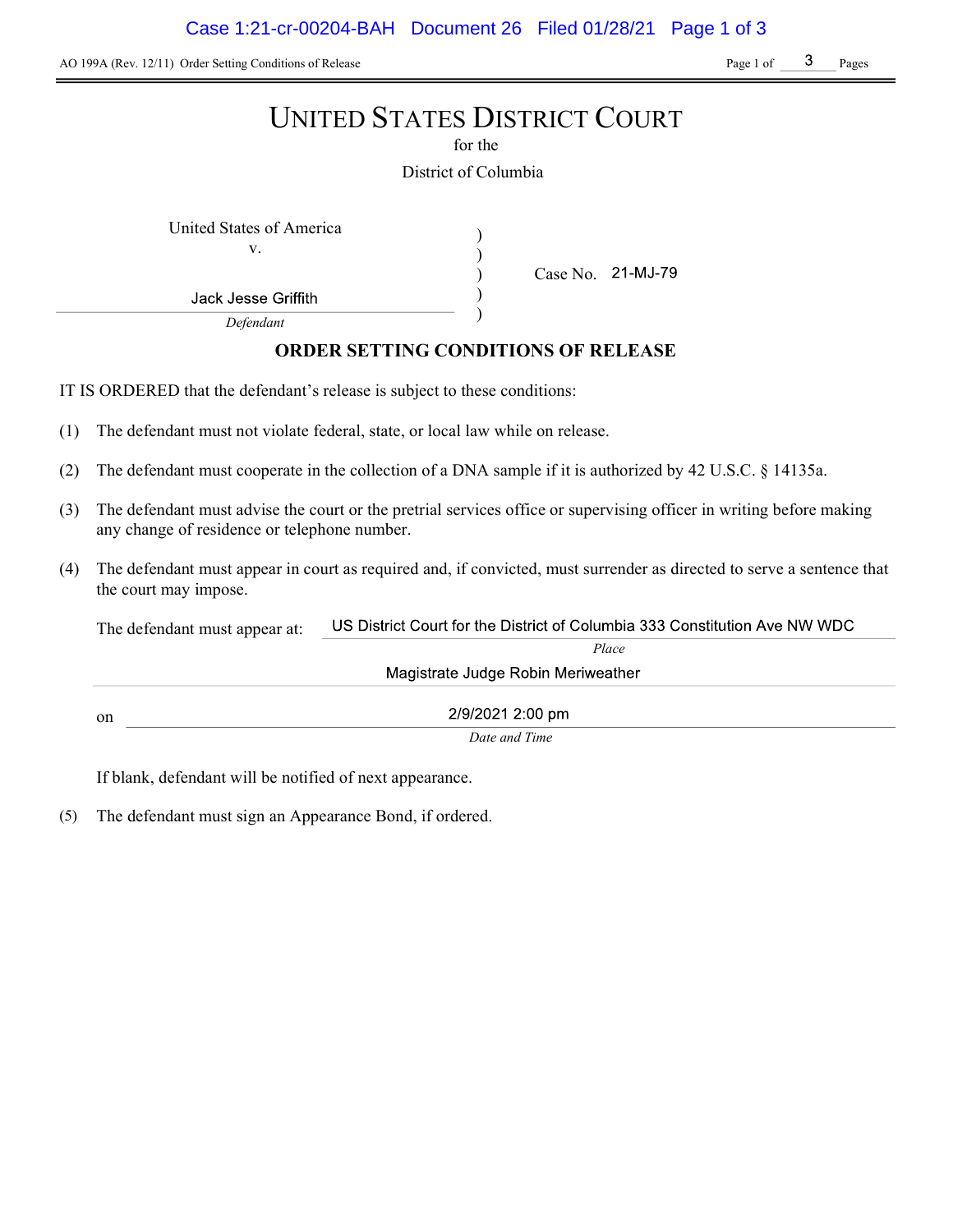Page  $\overline{2}$  of  $\overline{3}$  Pages

# ADDITIONAL CONDITIONS OF RELEASE

IT IS FURTHER ORDERED that the defendant's release is subject to the conditions marked below:

( ) (6) The defendant is placed in the custody of:

| Person or organization |  |
|------------------------|--|
|                        |  |

| Address (only if above is an organization) |          |
|--------------------------------------------|----------|
| City and state                             | Tel. No. |

who agrees to (a) supervise the defendant, (b) use every effort to assure the defendant's appearance at all court proceedings, and (c) notify the court immediately if the defendant violates a condition of release or is no longer in the custodian's custody.

|     |     |  | Signed:                                                                                                                                                                                                                                                                                                                                                                                                                                                                              |
|-----|-----|--|--------------------------------------------------------------------------------------------------------------------------------------------------------------------------------------------------------------------------------------------------------------------------------------------------------------------------------------------------------------------------------------------------------------------------------------------------------------------------------------|
|     |     |  | Custodian<br>Date                                                                                                                                                                                                                                                                                                                                                                                                                                                                    |
| (X) | (7) |  | The defendant must:                                                                                                                                                                                                                                                                                                                                                                                                                                                                  |
|     |     |  | X ) (a) submit to supervision by and report for supervision to the report weekly via telephone to PSA                                                                                                                                                                                                                                                                                                                                                                                |
|     |     |  | $(202)$ 442-1000, no later than<br>telephone number                                                                                                                                                                                                                                                                                                                                                                                                                                  |
|     |     |  | (b) continue or actively seek employment.                                                                                                                                                                                                                                                                                                                                                                                                                                            |
|     |     |  | (c) continue or start an education program.                                                                                                                                                                                                                                                                                                                                                                                                                                          |
|     |     |  | <b>Pretrial Services</b><br>(d) surrender any passport to:                                                                                                                                                                                                                                                                                                                                                                                                                           |
|     |     |  | × ) (e) not obtain a passport or other international travel document.                                                                                                                                                                                                                                                                                                                                                                                                                |
|     |     |  | x ) (f) abide by the following restrictions on personal association, residence, or travel: Stay away from Washington, DC except                                                                                                                                                                                                                                                                                                                                                      |
|     |     |  | for court, meetings with attorney or PSA.Notify PSA in advance of all travel within the continental US.Court to (s)                                                                                                                                                                                                                                                                                                                                                                  |
|     |     |  | (g) avoid all contact, directly or indirectly, with any person who is or may be a victim or witness in the investigation or prosecution,<br>including:                                                                                                                                                                                                                                                                                                                               |
|     |     |  | (h) get medical or psychiatric treatment:                                                                                                                                                                                                                                                                                                                                                                                                                                            |
|     |     |  |                                                                                                                                                                                                                                                                                                                                                                                                                                                                                      |
|     |     |  |                                                                                                                                                                                                                                                                                                                                                                                                                                                                                      |
|     |     |  | (j) maintain residence at a halfway house or community corrections center, as the pretrial services office or supervising officer considers<br>necessary.                                                                                                                                                                                                                                                                                                                            |
|     |     |  | ) (k) not possess a firearm, destructive device, or other weapon.                                                                                                                                                                                                                                                                                                                                                                                                                    |
|     |     |  | (1) not use alcohol (<br>$)$ at all $($<br>excessively.                                                                                                                                                                                                                                                                                                                                                                                                                              |
|     |     |  | (m) not use or unlawfully possess a narcotic drug or other controlled substances defined in 21 U.S.C. § 802, unless prescribed by a licensed<br>medical practitioner.                                                                                                                                                                                                                                                                                                                |
|     |     |  | ) (n) submit to testing for a prohibited substance if required by the pretrial services office or supervising officer. Testing may be used with random<br>frequency and may include urine testing, the wearing of a sweat patch, a remote alcohol testing system, and/or any form of prohibited<br>substance screening or testing. The defendant must not obstruct, attempt to obstruct, or tamper with the efficiency and accuracy of prohibited<br>substance screening or testing. |
|     |     |  | (o) participate in a program of inpatient or outpatient substance abuse therapy and counseling if directed by the pretrial services office or<br>supervising officer.                                                                                                                                                                                                                                                                                                                |
|     |     |  | (p) participate in one of the following location restriction programs and comply with its requirements as directed.<br>(i) Curfew. You are restricted to your residence every day (<br>$\frac{1}{2}$ from to , or (<br>) as<br>directed by the pretrial services office or supervising officer; or                                                                                                                                                                                   |
|     |     |  | ) (ii) Home Detention. You are restricted to your residence at all times except for employment; education; religious services; medical,<br>substance abuse, or mental health treatment; attorney visits; court appearances; court-ordered obligations; or other activities<br>approved in advance by the pretrial services office or supervising officer; or                                                                                                                         |
|     |     |  | )(iii) Home Incarceration. You are restricted to 24-hour-a-day lock-down at your residence except for medical necessities and<br>court appearances or other activities specifically approved by the court.                                                                                                                                                                                                                                                                           |
|     |     |  | (q) submit to location monitoring as directed by the pretrial services office or supervising officer and comply with all of the program                                                                                                                                                                                                                                                                                                                                              |
|     |     |  | requirements and instructions provided.<br>) You must pay all or part of the cost of the program based on your ability to pay as determined by the pretrial services office or<br>supervising officer.                                                                                                                                                                                                                                                                               |
|     |     |  | ( × ) (r) report as soon as possible, to the pretrial services office or supervising officer, every contact with law enforcement personnel, including                                                                                                                                                                                                                                                                                                                                |
|     |     |  | arrests, questioning, or traffic stops.<br>$(\times)$ (s) approve all other travel. Do not possess illegal firearms.                                                                                                                                                                                                                                                                                                                                                                 |
|     |     |  | Verify your address. Contact PSA by 1/27/21 for an interview.                                                                                                                                                                                                                                                                                                                                                                                                                        |
|     |     |  |                                                                                                                                                                                                                                                                                                                                                                                                                                                                                      |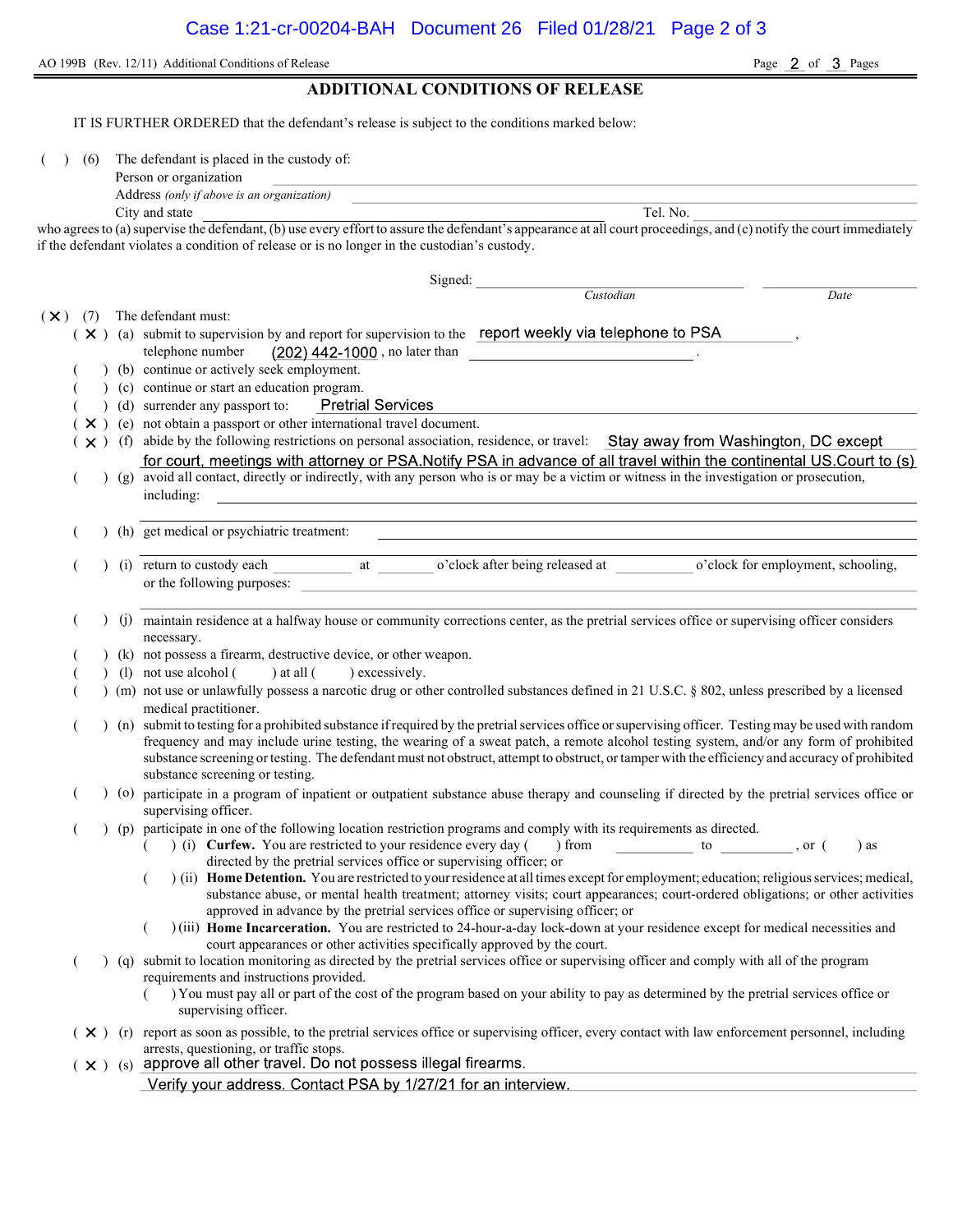### ADVICE OF PENALTIES AND SANCTIONS

#### TO THE DEFENDANT:

#### YOU ARE ADVISED OF THE FOLLOWING PENALTIES AND SANCTIONS:

Violating any of the foregoing conditions of release may result in the immediate issuance of a warrant for your arrest, a revocation of your release, an order of detention, a forfeiture of any bond, and a prosecution for contempt of court and could result in imprisonment, a fine, or both.

While on release, if you commit a federal felony offense the punishment is an additional prison term of not more than ten years and for a federal misdemeanor offense the punishment is an additional prison term of not more than one year. This sentence will be consecutive (i.e., in addition to) to any other sentence you receive.

It is a crime punishable by up to ten years in prison, and a \$250,000 fine, or both, to: obstruct a criminal investigation; tamper with a witness, victim, or informant; retaliate or attempt to retaliate against a witness, victim, or informant; or intimidate or attempt to intimidate a witness, victim, juror, informant, or officer of the court. The penalties for tampering, retaliation, or intimidation are significantly more serious if they involve a killing or attempted killing.

If, after release, you knowingly fail to appear as the conditions of release require, or to surrender to serve a sentence, you may be prosecuted for failing to appear or surrender and additional punishment may be imposed. If you are convicted of:

- (1) an offense punishable by death, life imprisonment, or imprisonment for a term of fifteen years or more you will be fined not more than \$250,000 or imprisoned for not more than 10 years, or both;
- (2) an offense punishable by imprisonment for a term of five years or more, but less than fifteen years you will be fined not more than \$250,000 or imprisoned for not more than five years, or both;
- (3) any other felony you will be fined not more than \$250,000 or imprisoned not more than two years, or both;
- (4) a misdemeanor you will be fined not more than \$100,000 or imprisoned not more than one year, or both.

A term of imprisonment imposed for failure to appear or surrender will be consecutive to any other sentence you receive. In addition, a failure to appear or surrender may result in the forfeiture of any bond posted.

### Acknowledgment of the Defendant

I acknowledge that I am the defendant in this case and that I am aware of the conditions of release. I promise to obey all conditions of release, to appear as directed, and surrender to serve any sentence imposed. I am aware of the penalties and sanctions set forth above.

Acknowledged on the Record

Defendant's Signature

City and State

#### Directions to the United States Marshal

 $($   $J)$  The defendant is ORDERED released after processing.

) The United States marshal is ORDERED to keep the defendant in custody until notified by the clerk or judge that the defendant has posted bond and/or complied with all other conditions for release. If still in custody, the defendant must be produced before the appropriate judge at the time and place specified. 2021.01.28



Date: January 28, 2021



21:58:47 -05'00'

Magistrate Judge Zia M. Faruqui

Printed name and title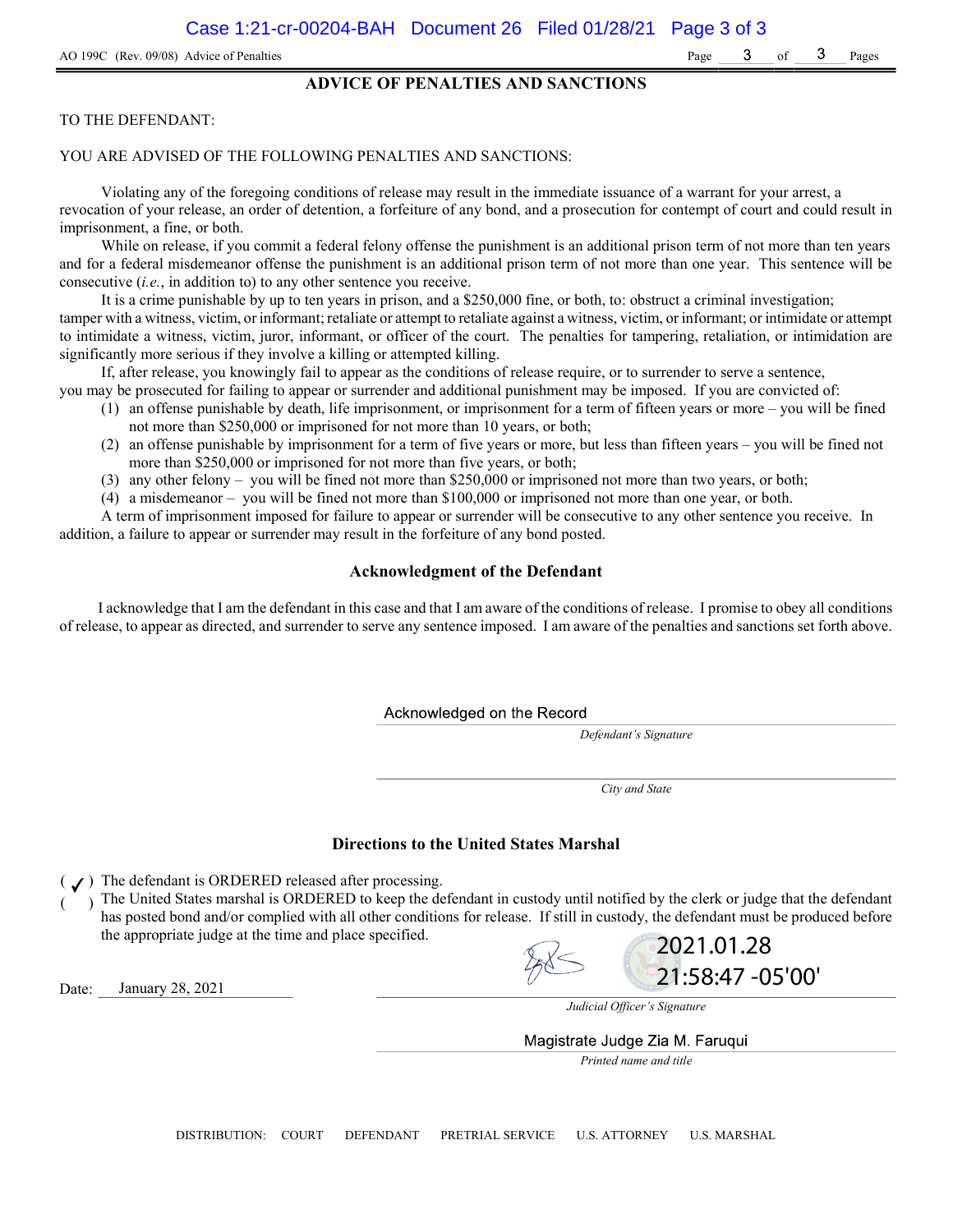AO 98 (Rev. 12/11) Appearance Bond

# UNITED STATES DISTRICT COURT

for the

) ) ) )

District of Columbia

United States of America (1996)

v.

JACK JESSE GRIFFITH

*Defendant*

Case No. 1:21-mj-00079-RMM

## **APPEARANCE BOND**

## **Defendant's Agreement**

I, **JACK JESSE GRIFFITH** *(defendant)*, agree to follow every order of this court, or any court that considers this case, and I further agree that this bond may be forfeited if I fail: CK JESSE GRIFFITH Defendant<br>
Defendant<br>
Defendant<br> **1:21-mj-00079-RMM**<br>
Defendant<br> **1:21-mj-00079-RMM**<br>
Defendant<br>
Defendant<br> **1:21-mj-00079-RMM**<br>
Defendant<br> **1:21-mj-00079-RMM**<br>
Defendant<br> **1:21-mj-00079-RMM** 

 $(X)$  to appear for court proceedings;

 $(X)$  if convicted, to surrender to serve a sentence that the court may impose; or

 $(X)$  to comply with all conditions set forth in the Order Setting Conditions of Release.

# **Type of Bond**

 $(X)$  (1) This is a personal recognizance bond.

 $($   $)$  (2) This is an unsecured bond of \$

 $($   $)$  (3) This is a secured bond of \$, secured by:

(a) \$ , in cash deposited with the court.

( ) (b) the agreement of the defendant and each surety to forfeit the following cash or other property *(describe the cash or other property, including claims on it – such as a lien, mortgage, or loan – and attach proof of ownership and value)*:

If this bond is secured by real property, documents to protect the secured interest may be filed of record.

( ) (c) a bail bond with a solvent surety *(attach a copy of the bail bond, or describe it and identify the surety)*:

## **Forfeiture or Release of the Bond**

*Forfeiture of the Bond.* This appearance bond may be forfeited if the defendant does not comply with the above agreement. The court may immediately order the amount of the bond surrendered to the United States, including the security for the bond, if the defendant does not comply with the agreement. At the request of the United States, the court may order a judgment of forfeiture against the defendant and each surety for the entire amount of the bond, including interest and costs.